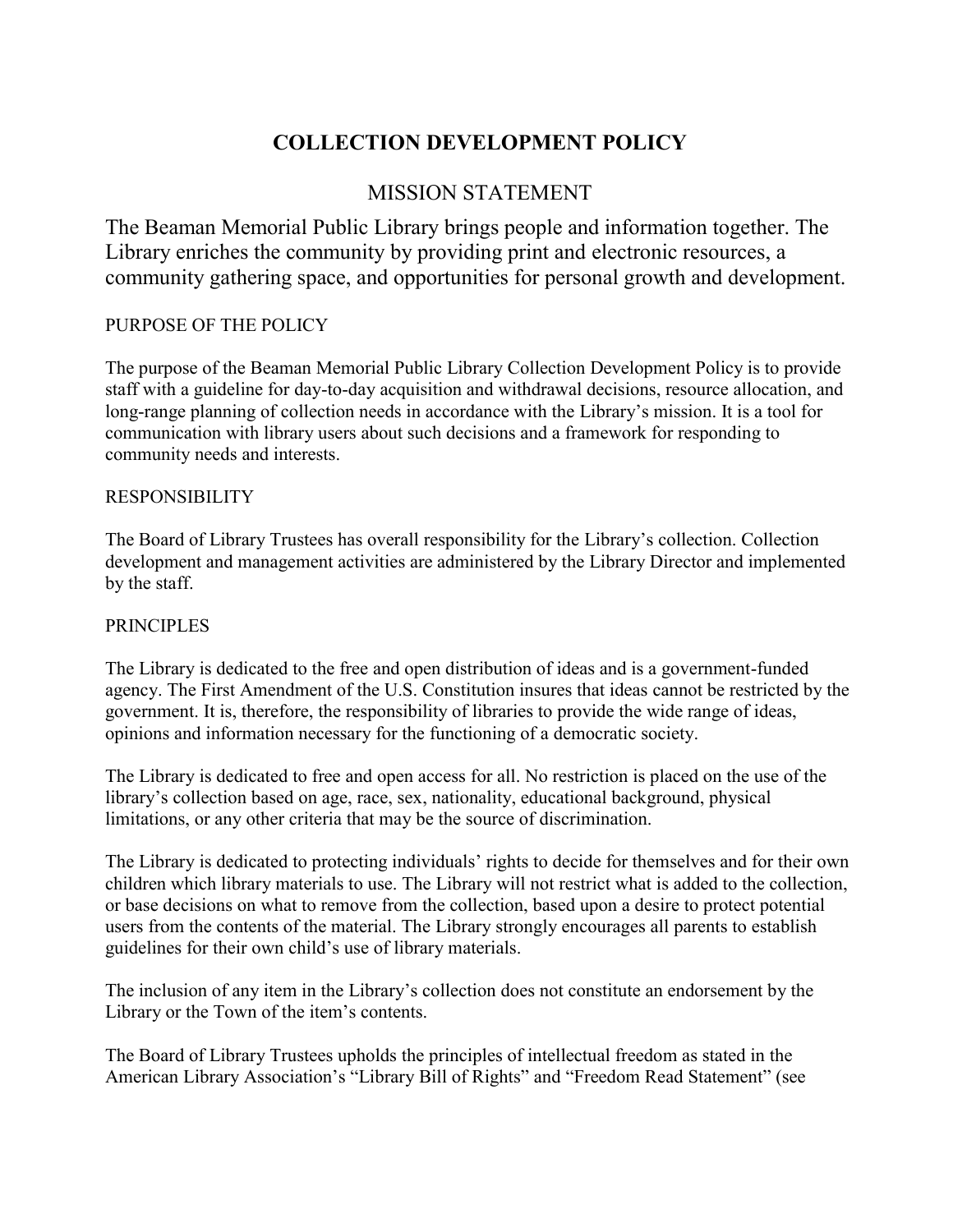BEAMAN MEMORIAL PUBLIC LIBRARY POLICY MANUAL appendices).

#### COMMUNITY DESCRIPTION

West Boylston is located in Worcester County, bordered by Worcester and Shrewsbury on the south, Holden on the west, Sterling on the north, and Boylston and the Wachusett Reservoir on the east. West Boylston is about 7 miles north of Worcester, 18 miles south of Fitchburg, 41 miles west of Boston, and 185 miles from New York City.

The Town is 13.85 square miles in area with a land area of 12.90 square miles. Our current (2014 DOR est.) population of 7,779 already outstrips the MISER (Massachusetts Institute for Social and Economic Research) population trend estimates for the Town (7,477) in 2010. With this increase the population per square mile is now approximately 603. Perhaps most significant in terms of this policy is the fact that the median age for West Boylston is consistently higher than the state median in each of the last two censuses.

The Town has an independent public school system with one school building housing Pre-K to Grade 5 and a second housing Grades 6 to 12. Both schools have been renovated and expanded within the last twenty years. The latest figures for the total school population 945 with students petitioning the district for admittance under the State's School Choice program. Salter College, a private institution of higher learning, offers men and women comprehensive training and preparation for careers in business, healthcare, computers and culinary arts. Numerous other colleges and universities are located nearby in the city of Worcester and its environs.

#### PATRON NEEDS AND LIBRARY SERVICES

The Beaman Memorial Public Library serves people of all ages and interests, placing special emphasis on individual services and responsiveness to patron requests. In addition to basic services the library offers a wide variety of adult, teen, and children's programs in response to community needs and interests.

The Library serves as a community center by providing facilities for group meetings, offering a location to post and advertise community events, and by collecting community and public service information for our patrons. The library also serves as a computer technology center, providing the resources needed by staff for provision of excellent reference services, and direct access for patrons to a variety of technology resources that support their information needs, complement home electronic resources, and ensure access to individuals who otherwise have none.

APPROVED: November 5, 2008, December 1, 2015 Other services to the community include: outreach efforts to various book groups, homebound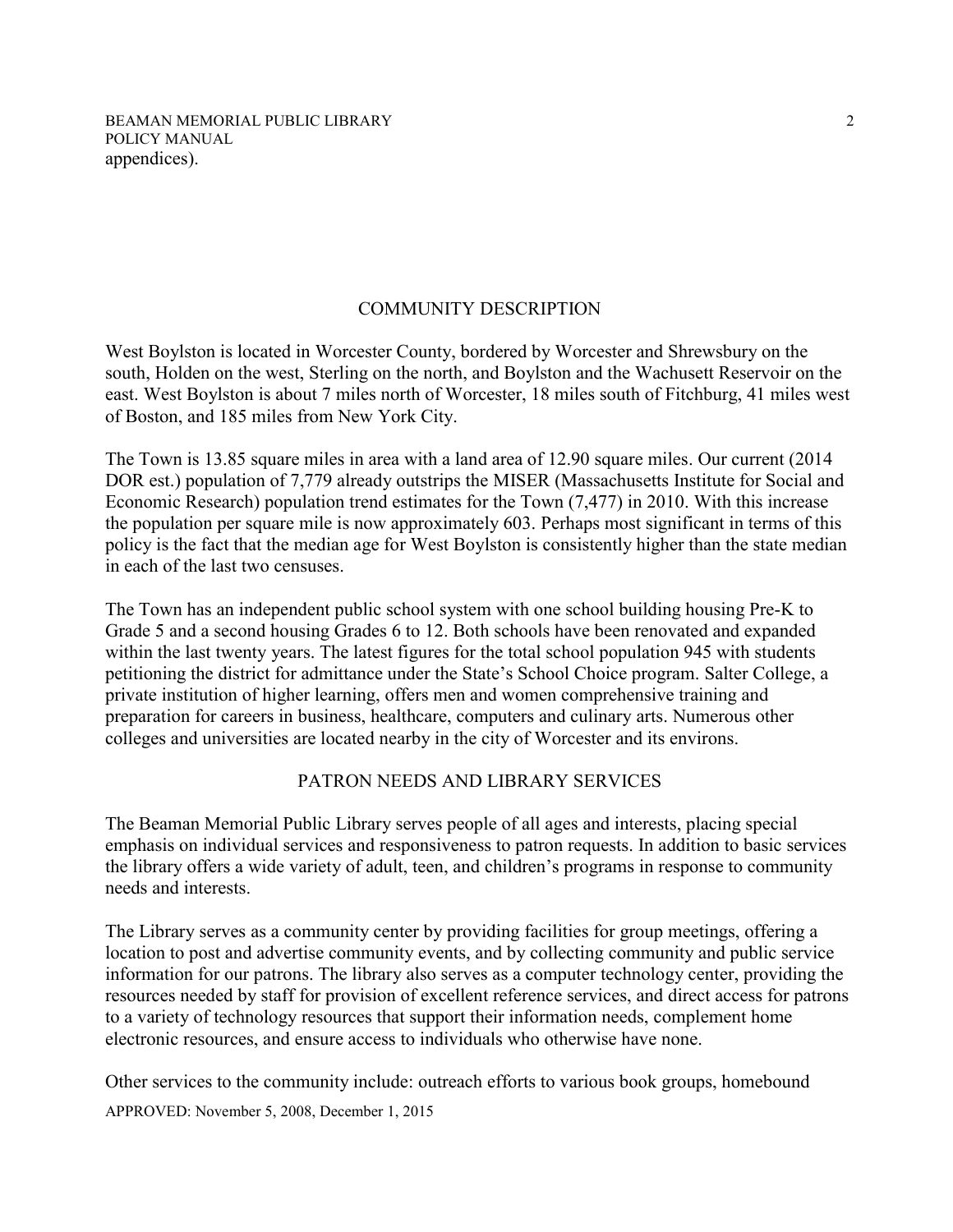individuals, and residents of the local nursing home; a vibrant summer reading program for persons of all ages; entertaining and informative activities; and, materials in support of independent learning. The Library collaborates with the local school system's summer reading requirements and supports the schools by providing materials that complement curriculum needs. Attention is given to independent learners and support is provided for home-schooling families.

The Friends of the Beaman Library provide the library with museum passes which allow residents and Friends members free or discounted museum admission. The Friends select which museum passes the library will receive and particular passes are subject to change on an annual basis. These passes may be reserved in advance. The Friends also fund the majority of programs put on by the library for the community.

#### THE CONCEPT OF COOPERATIVE COLLECTION DEVELOPMENT

C/W MARS (Central/Western Massachusetts Resource Sharing) is a multi-type automated library consortium that facilitates efficient resource sharing and rapid access to information for users of its member libraries. C/W MARS has over 140 member libraries, including public, academic, special and school libraries, which circulate more than thirteen million items annually. This consortium offers a shared online computer system and combined collections of more than nine million items.

In 2014, the Beaman Memorial Public Library borrowed 7,122 items through Inter Library Loan, and 7,997 local items were lent to other libraries through the same process. A daily delivery service, provided by the Massachusetts Library System and funded by the Massachusetts Board of Library Commissioners, delivers materials to patrons of libraries across the state. MLS also provides links to other library consortia and networks to obtain materials not found in the C/W MARS database.

Inter Library Loan, however, is not a substitute for the development of adequate collections based on the needs of a library's service area and patrons. When areas in the collection are inadequate to meet regular patron demand, purchases will be made to correct the situation rather than repeatedly relying on interlibrary loan.

The Beaman Memorial Public Library cannot expect to fill every patron request from its own shelves. Libraries are being used more than ever before, and more materials are being published in more formats. The purpose of cooperative collection development is to assist this library in responding in a timely way to patron demands for materials that lie outside of the current collection.

## ACCESS TO OUTSIDE RESOURCES

The Beaman Memorial Public Library makes use of a variety of outside resources to directly or indirectly supplement the collections. In most cases patrons use these materials as part of the regular collection and are not required to submit a special request. In some cases, such as interlibrary loan services, the patron must initiate the request for additional resources.

APPROVED: November 5, 2008, December 1, 2015 OTHER LIBRARIES - Through regional and statewide lending programs (Inter Library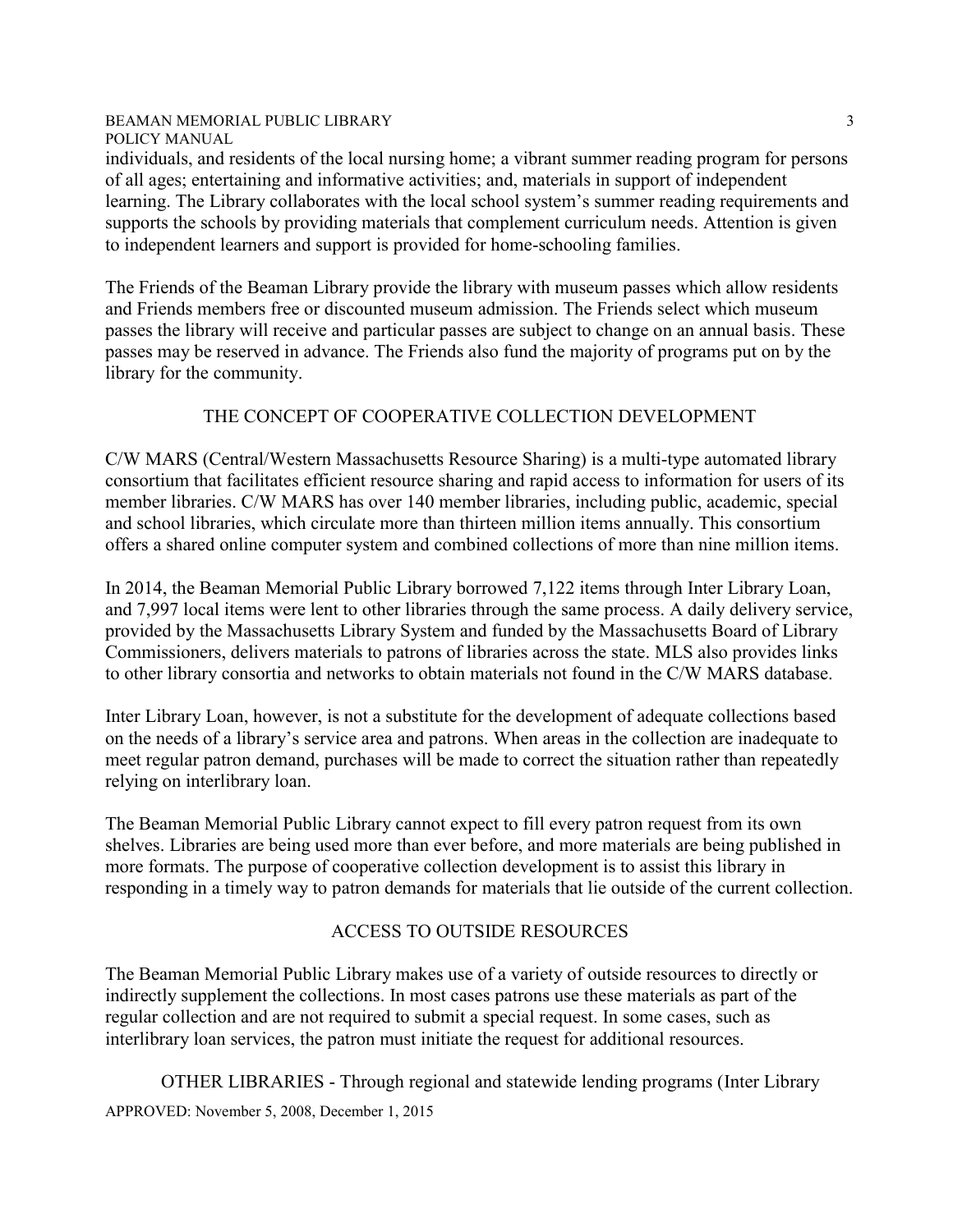Loan and patron placed holds) the library has access to the collections of various types of libraries. Residents of West Boylston must speak to a librarian to initiate such requests and to learn the best way to acquire materials.

BOSTON PUBLIC LIBRARY – The BPL serves as a library for any resident of the State of Massachusetts. Residents may apply over the Internet for an eCard with access to all online resources including eBooks, movies, audio file, magazines, and more. Residents of the State may also apply for a full service card at any Boston Public Library branch.

MASSACHUSETTS TRIAL COURT LAW LIBRARIES - These state-supported libraries maintain extensive collections of legal reference sources. The Law Libraries are open to the public, providing legal reference services and legal research assistance. The closest law library to West Boylston is located across from the Worcester Court House at 184 Main Street, Worcester.

GOVERNMENT AGENCIES - In some cases a librarian may refer the patron to a specific government agency to directly obtain authoritative and up-to-date information. The library staff will use the Internet or print directories to refer patrons to a specific agency. There are times, however, that a referral is not necessary such as when the information needed can be found online or in a printed reference source.

MASSACHUSETTS LIBRARY SYSTEM - The Beaman Memorial Public Library makes use of a variety of resources and services offered by MLS. Such services include reference support, professional consultation, training and staff development opportunities, on-line information services, and program support.

MASSACHUSETTS BOARD OF LIBRARY COMMISSIONERS - The MBLC maintains extensive online databases to support reference services to residents of the State as well as an extensive professional collection for use by librarians.

INTERNET RESOURCES - In response to current technologies and changing needs of the community, the Beaman Memorial Public Library endeavors to develop Internet-accessible collections, resources, and services that meet the cultural, informational, recreational, social, and educational needs of the people of West Boylston. It is within this context that the Beaman Memorial Public Library offers access to the Internet. Patrons are encouraged to make use of this free Internet service.

## ACCESS TO INTERNET RESOURCES

The Beaman Memorial Public Library does not monitor and has no control over the information accessed through the Internet, nor does the library have complete knowledge of or control over what is available through the Internet. Information on the Internet may be reliable and current or it may be inaccurate, out-of-date, or unavailable at times. Patrons need to be good information consumers, questioning the validity of the information they find. Each individual user is the

APPROVED: November 5, 2008, December 1, 2015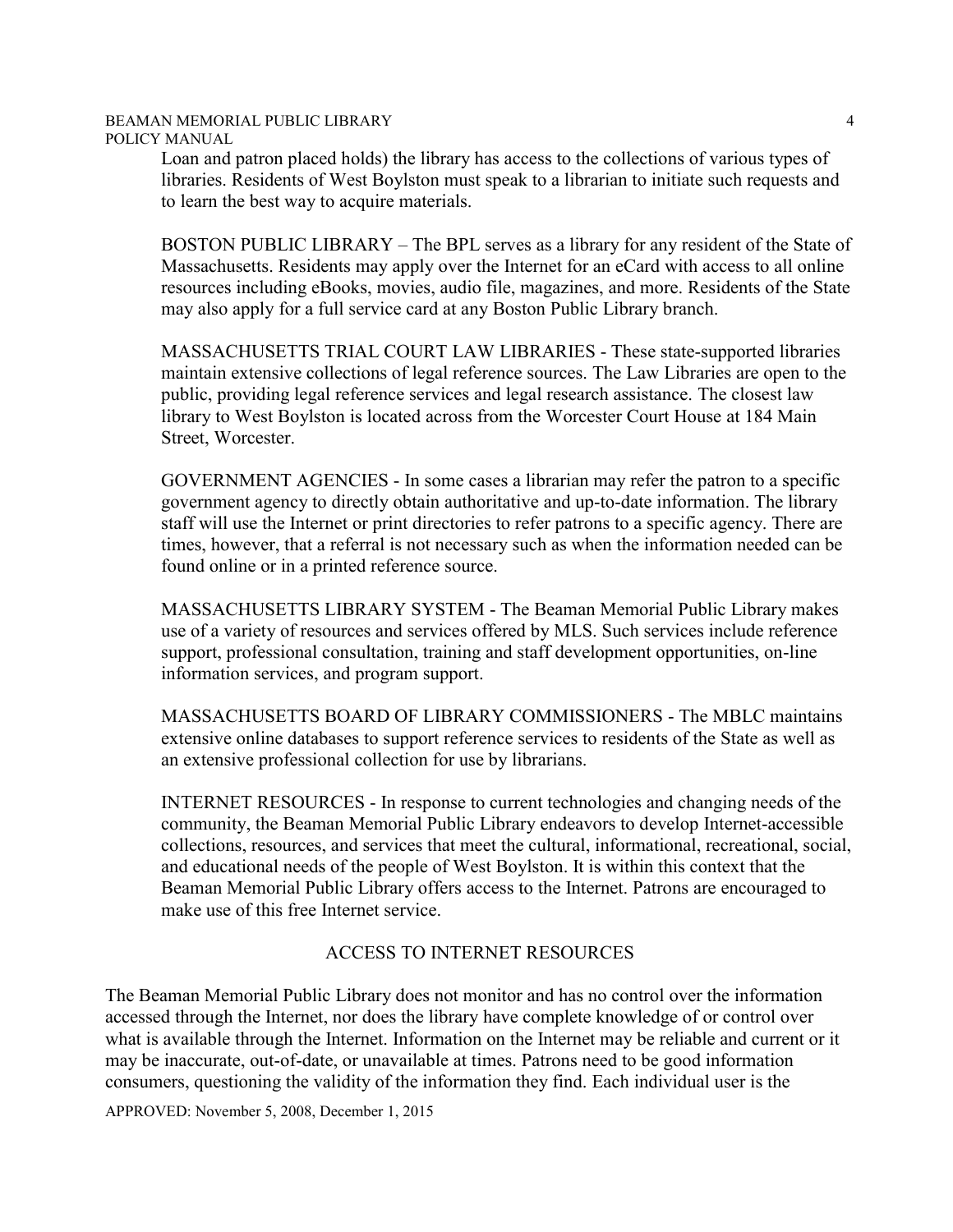#### BEAMAN MEMORIAL PUBLIC LIBRARY POLICY MANUAL ultimate judge of the appropriateness and value of material accessed via the Internet.

The Library maintains a website which provides information about services, programs, and policies. Links to other websites that have been deemed useful (such as Town department listings), educational (such as databases), or entertaining are also available.

As part of overall reference services, the library staff evaluates many Internet sites and marks those it deems especially useful to patrons and staff.

The Beaman Memorial Public Library offers computers for patron use. Internet access for adults is not filtered while access on computers in the Children's Room and the teen area are equipped with filtering software. Wireless access is available in most areas of the Library. This access is not filtered or protected in any way.

## DESCRIPTION OF THE COLLECTION

The Beaman Memorial Public Library collection is constantly evolving with nearly 93,000 items: 63% adult, 30% children's, and 7% YA titles. The library subscribes to 80 periodicals, and 25 electronic subscriptions and collections. The library owns 2,130 audios, 3,386 DVDs, 70 CD-ROMs and other computer discs and electronic games, 141 miscellaneous items such as storybook characters, toys, and kits, and has access to over 30,000 eBooks through membership in C/WMARS. New media types are added as they become available and demand is indicated.

The collection strengths fall in three areas.

- Both the fiction and popular materials collections are strong. New materials are ordered on an ongoing basis in response to patron requests and projected demand.
- The children's collection is strong, particularly in the area of picture books. Numerous and varied children's books support children's learning, growth and interests.
- Local history is also another focus of the collection. This group of materials contains numerous items that can support local researchers and genealogists. Of special note are the documents and photographs recording the history of the Wachusett Reservoir construction and its impact on the Town. The books from the collections of David and Lydia Maria Childs, who gained some prominence in the abolitionist movement, journalism, and as a popular novelist, are housed in this collection and periodically attract professional researchers. The Library also maintains a complete collection of the *Old Farmer's Almanac* originally published in West Boylston by Robert B. Thomas, the community's first Town Clerk.

## ACCESS

APPROVED: November 5, 2008, December 1, 2015 All who enter the Library may browse and use materials. The Library assures access to its holdings, without fees, for all patrons, who may select or reject for themselves any item in the collection. Individual or group objection to a particular item or type of material in the collection may not preclude its use by others. Access to information is available by mail, telephone or other electronic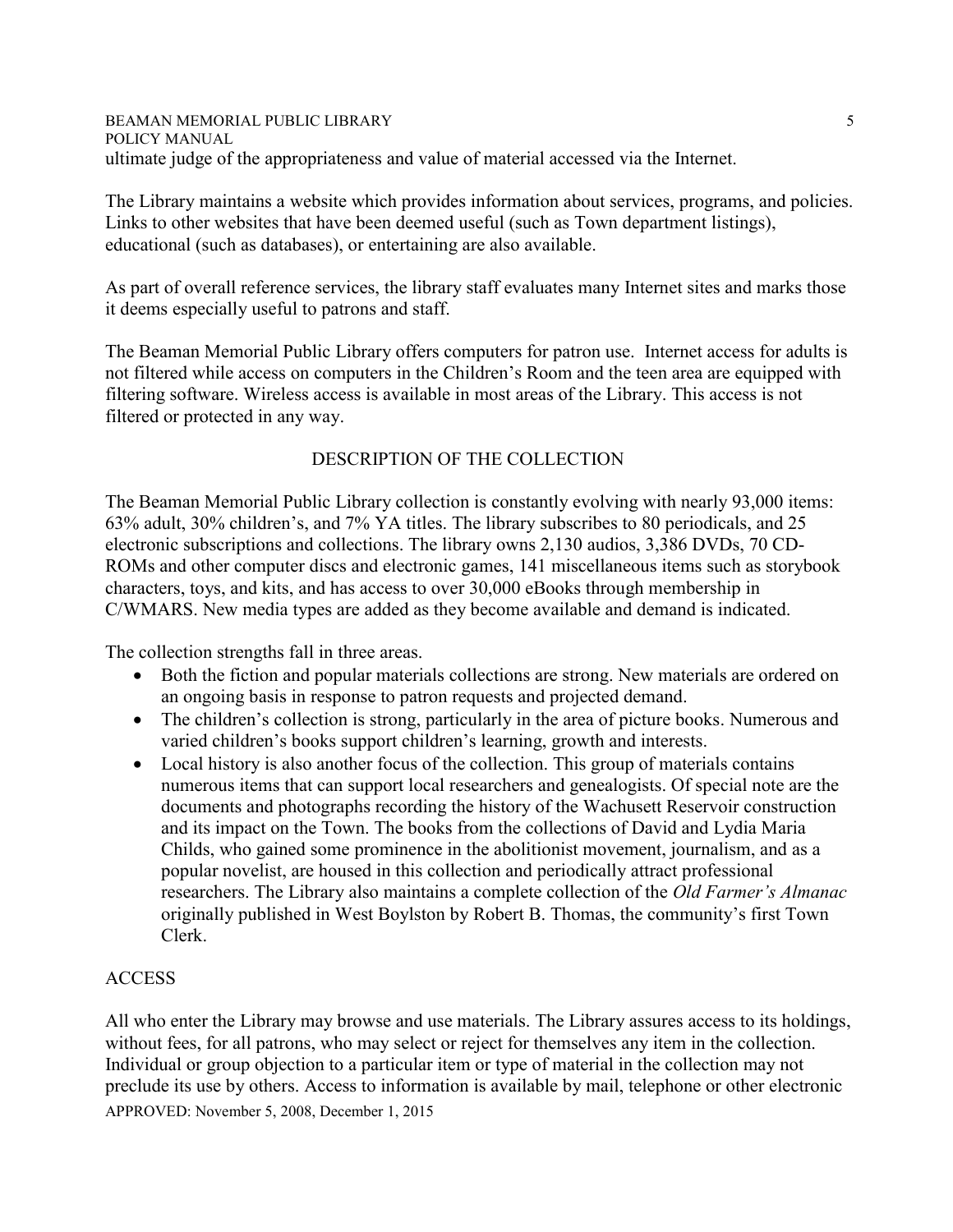#### BEAMAN MEMORIAL PUBLIC LIBRARY POLICY MANUAL means according to the limits set in the reference policy.

Patrons wishing to borrow circulating materials directly from the Beaman Memorial Public Library collection must register for a patron card according to the guidelines of the registration policy. A Beaman Library patron card or one from another C/WMARS member library can be used to borrow materials from any portion of the circulating collection. To facilitate use, materials for children, teens and adults are shelved in separate areas, but borrowing is not restricted by area. Responsibility for a child's use of library materials rests with the parent or guardian, not with the Library.

## REQUEST FOR WITHDRAWAL OR ADDITION OF LIBRARY MATERIALS

Whenever a patron objects to the presence or absence of any particular material, the complainant will be given a hearing. All complaints to staff members will be referred to the Library Director who will discuss the matter with the person. If the patron wishes s/he will be supplied with a Request for Reconsideration of Library Materials form. If there is a request for withdrawal or addition of material, the Library Director will consider the request and make a decision based on the item's conformity to selection standards and criteria set forth in this policy. This decision may be further appealed to the Board of Library Trustees at a regularly scheduled meeting. Materials subject to review shall continue to circulate pending final action.

## **GIFTS**

Gifts are accepted with the understanding that all books or other items so given may or may not be added to the collection. Gift materials, including titles new to the collection, are subject to the same selection standards as materials purchased by the Library. Items not added to the Library collection may be donated to the Friends of the Beaman Memorial Public Library for later sale, or disposed of in a reasonable manner. Donated materials will not be placed on special shelves, or separated from other similar materials already in the collection. Donated materials will display a bookplate to recognize the donation.

Free informational literature on topics of educational, cultural, social and recreational concern to the community is displayed and distributed in various locations in the Library including bulletin boards both in the Children's Room and on the main floor.

## GENERAL SELECTION GUIDELINES

## GENERAL COLLECTION PRIORITIES

The Board of Library Trustees has overall responsibility for collection development. Such responsibility is delegated to the Library Director, who in turns delegates responsibility for development of specific sections of the collection to appropriate staff members.

In general, collection priority is given to materials with current information, popular and current appeal to users and chosen in response to readers' requests. The library collects classic materials in

APPROVED: November 5, 2008, December 1, 2015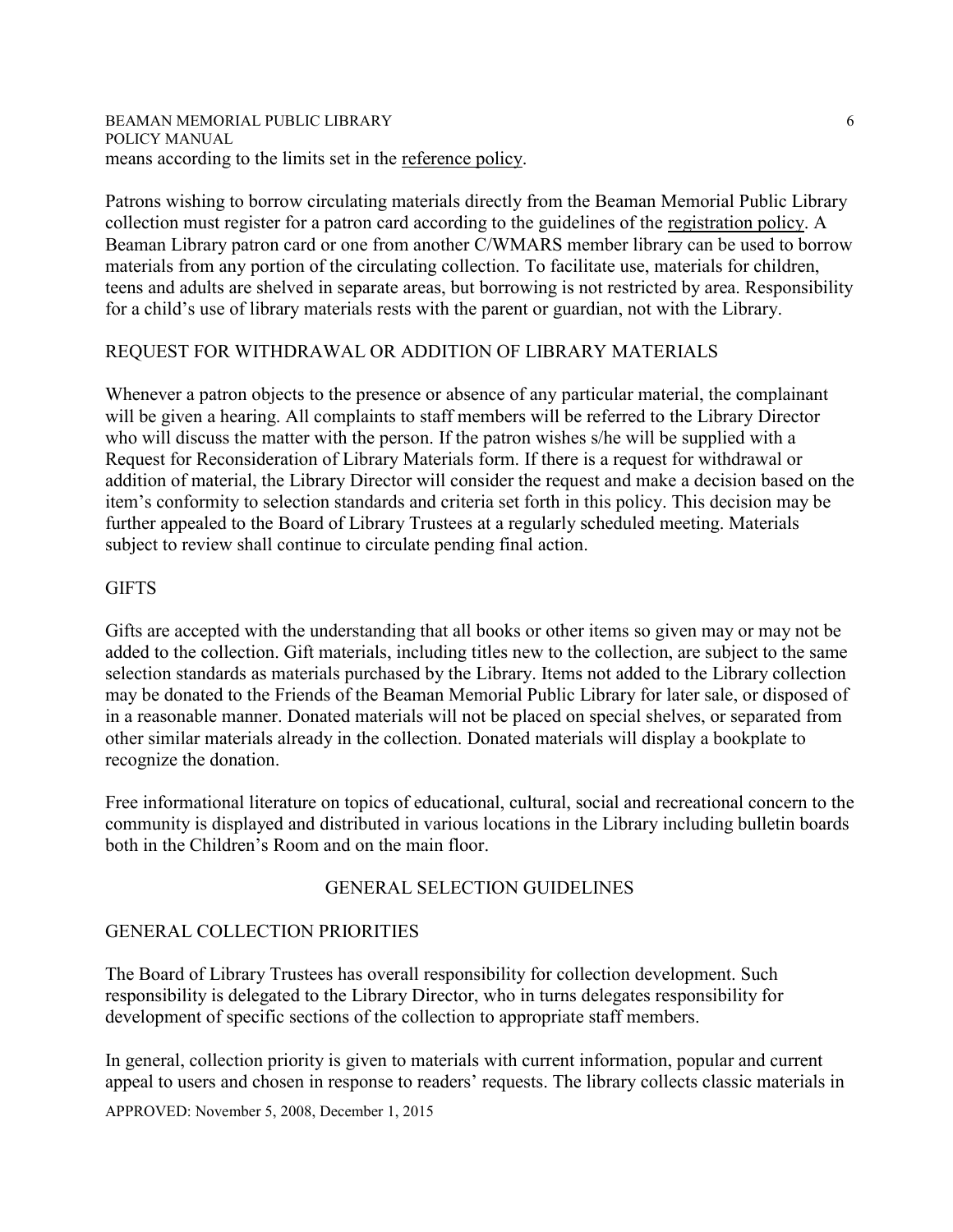areas such as: Fiction, Philosophy, History, Cookery, Religion, Sociology, Literature, Art and Architecture, Gardening and Biography. (Classic materials are defined as chronologically older titles which are listed in Fiction Catalog, Public Library Catalog, or other professional bibliographies.) The library primarily collects current materials in the areas of Health, Medicine, Science, Travel Guides, Technology, Law, Business, Computer Science, and Sports.

The library purchases and leases duplicates for materials that are in great demand. Leasing is the preferred option; if continual demand is anticipated or the material cannot be leased, the library will purchase an additional copy. Duplicate materials are procured for materials that circulate for a two week loan period and have 5 holds, or for materials that circulate for a three week loan period and have 3 holds. Duplicate copies may also be purchased in support of Summer Reading lists established by West Boylston schools; school support is crucial to this effort.

As the cost of books continues to rise, paperback materials become a cost effective alternative to hardcover books. Trade paperbacks and some mass-market paperbacks are purchased to meet heavy demand for hardcover materials or as duplicates for titles on school reading lists. Many donated paperbacks are added to the collection to meet the demand for popular, portable, inexpensive reading materials. Titles only available in paperback may be purchased to meet a specific need. Since paperbacks are inexpensive, and because they are easily damaged, the paperback collection is weeded more frequently.

Materials in the English language are given priority over non-English materials. The primary format of materials is print, but not limited to print. Unabridged editions receive priority over abridgements which will be considered only if they retain the flavor and quality of the original work. The library does not ordinarily purchase textbooks, except in those subject areas where materials in another form are not available.

Collection decisions are based first on the needs of the community. Attention is next focused on the content required to meet that need. Only after the content need has been determined will the actual package or format be considered. The nature of the content and use to which it will be put determines the format. Other considerations in selecting a format include cost and available space for storage and display. New formats purchased by the library are based on these considerations and user needs.

Materials purchased for the collection of the Beaman Memorial Public Library are paid for with funds provided through the annual operating budget from the Town, interest from specific Trust funds, and monetary donations from private groups or individuals. Such monetary donations are placed in a separate account and are expended in a manner consistent with the Collection Development Policy. The Library makes every effort to purchase items in the subject areas or formats specified by the donor; however, due to availability, the library cannot guarantee that particular titles will be purchased. Materials purchased with donated funds will be identified by means of a bookplate naming the donor.

APPROVED: November 5, 2008, December 1, 2015 The Library also purchases electronic resources for both the library's collection and the shared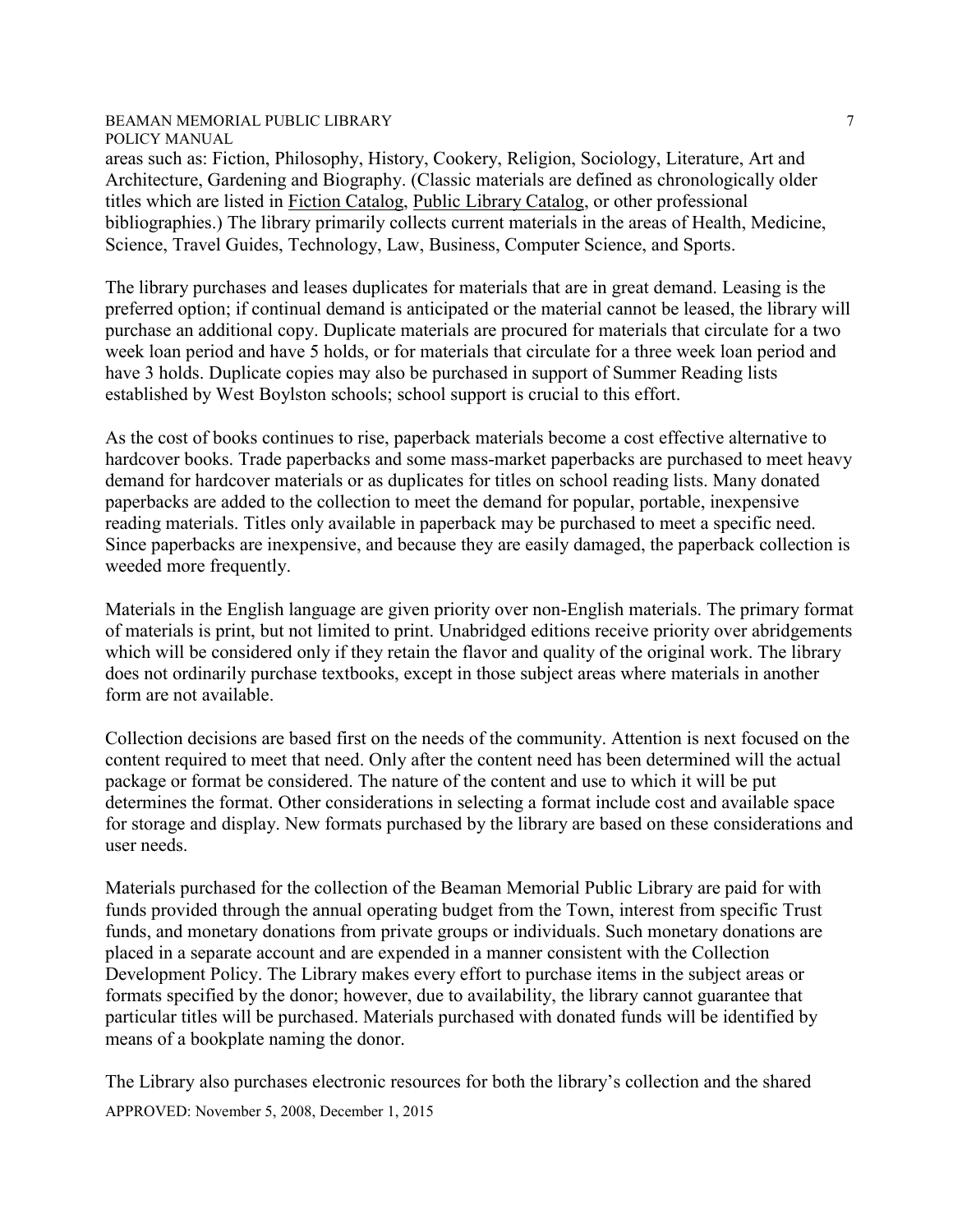#### BEAMAN MEMORIAL PUBLIC LIBRARY POLICY MANUAL 8 materials in electronic resources within the C/W MARS catalog. Those resources purchased for the shared collection do not fall under this Collection Development Policy.

### SELECTION PROCESS

Materials (both print and non-print) are selected by members of the Beaman Memorial Public Library staff using a variety of reviewing media. Responsibility for ordering materials is delegated to the Children's Librarian, the YA Specialist and the Assistant Director.

When selecting non-fiction materials for the collection, the staff considers the author's competency, overall excellence of the material (artistic, literary, etc.), superiority in treatment of controversial issues, ability to stimulate further intellectual and social development, appropriateness to the level of the user, and potential usefulness to the library's collection. Due to limited resources and because the Library has access to the collections of other libraries through Interlibrary Loan, the relevance of the material to our collection is especially considered. Material that receives positive reviews might not be purchased if it duplicates comparable materials already owned.

The Library attempts to purchase a wide variety of fiction titles to satisfy the needs of all our borrowers. The library staff chooses titles based on reviews that consider, among other things: the appeal of a book for a specific audience, the artistic skill evident in its rendering, and the literary reputation of the author. The same criteria are used for spoken word formats with the additional requirement of clarity of sound and performance quality; selection of audio-visual materials will be considered similarly.

Selection, collection development and maintenance tools include, but are not limited to:

- Reviews in professional, association, and library journals or periodicals which specialize in a particular subject
- Publishers' catalogs and other vendor lists
- Suggestions from Beaman Memorial Public Library patrons
- Direct viewing of materials (sales visits, MLS workshops)
- Standard bibliographies
- Individual expertise of staff and/or community members
- Coverage in local bookstores or media outlets

## SPECIFIC SELECTION GUIDELINES

APPROVED: November 5, 2008, December 1, 2015 CHILDREN'S MATERIALS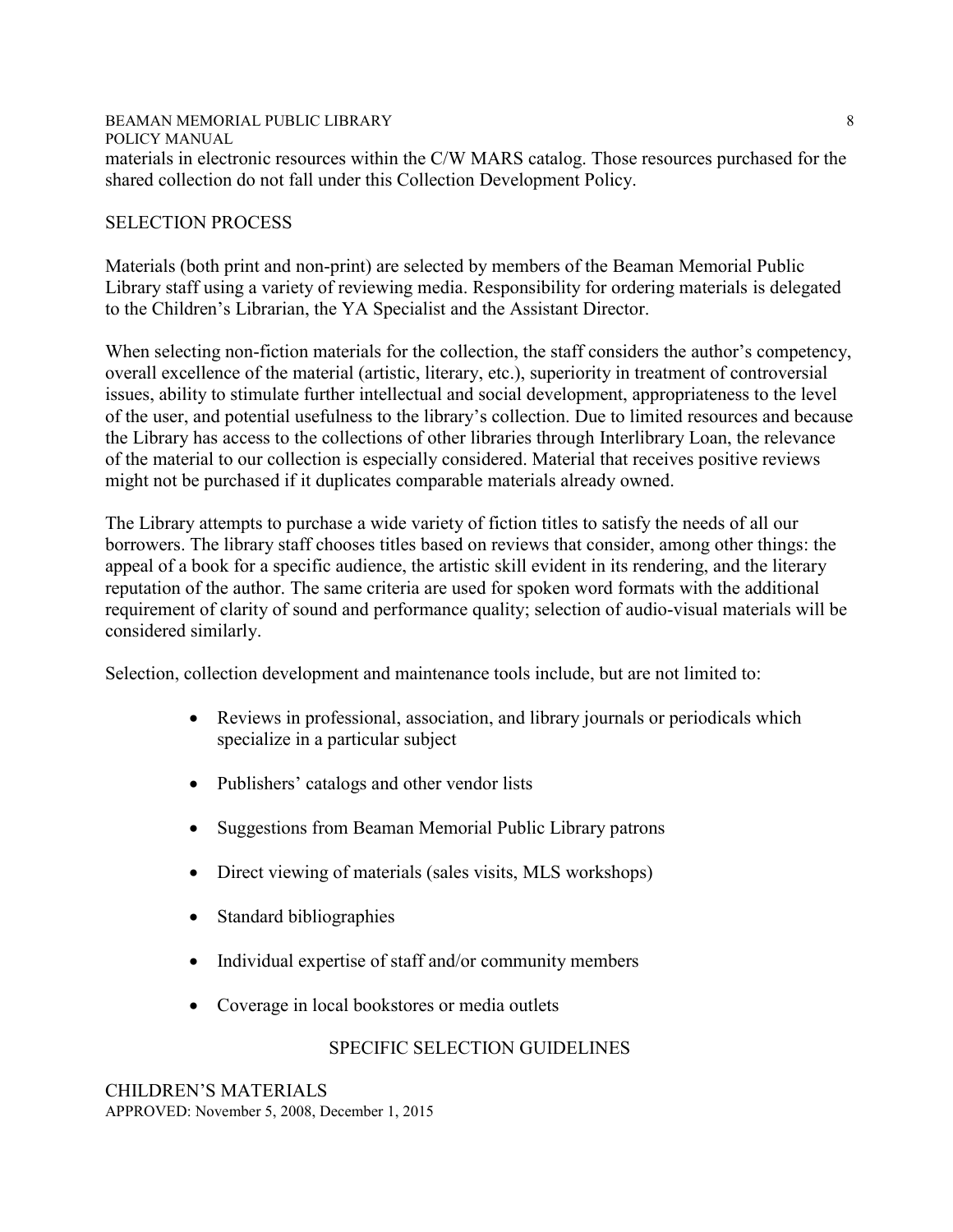PICTURE BOOKS, which constitute an important part of the children's collection, are predominantly visual in format and designed to be used by young children; they are often shared with an adult. Picture books are purchased to introduce children to the world of books and literacy, cultivate pre-reading and other developmental skills, and create a lifelong love of reading. Purchasing is heavy in this area to accommodate user demand.

CHILDREN'S FICTION includes novels and short stories written for children of all ages and abilities. Easy readers, fiction series, classic children's novels and award winners can be found in this collection. Children's fiction is purchased to expand and develop children's reading skills and provide enjoyment of the printed page. The library acquires a wide variety of genres in response to children's reading interests and school needs.

CHILDREN'S NON-FICTION is purchased to present information and provide reading enjoyment for the pre-reader to the experienced reader. These books are written predominantly for children and are selected for this special appeal. Non-fiction includes, but is not limited to: biography, folklore, science, nature, health, history, crafts, literature, and other informational books.

CHILDREN'S REFERENCE materials are selected to support children's informational and school assignment needs. This collection includes: children's encyclopedias, almanacs, and e-content. Some of these items do not circulate at all or may be held on "special reserve" to support specific class assignments.

PARENTS' SHELF materials are selected to provide information for parents of younger children. This circulating collection is housed in an area adjacent to the Children's Room (alongside the magazine collection) in order to accommodate the browsing needs of parents visiting the library with their children. This collection is only a portion of the total number of items on the subject of parenting; other titles can be found in adult non-fiction.

CHILDREN'S AUDIOVISUAL MATERIALS are selected from reviews, prior viewing, patron interest or fulfillment of a specific need within the collection.

MAGAZINE subscriptions are purchased for children's reading pleasure and informational needs. They are designed to be used by the youngster and often shared with an adult. In addition, magazine subscriptions are purchased for the Parents' Shelf for adults looking for information on parenting topics as well as on family activities to share with their children.

CHILDREN'S ELECTRONIC RESOURCES are purchased to provide children with fun learning experiences. Ongoing acquisitions are provided through donations and support of the Friends, as well as municipal funding. Educational databases are available in-house and on computers outside the library for patrons with an active library card to encourage curiosity and to support the learning process.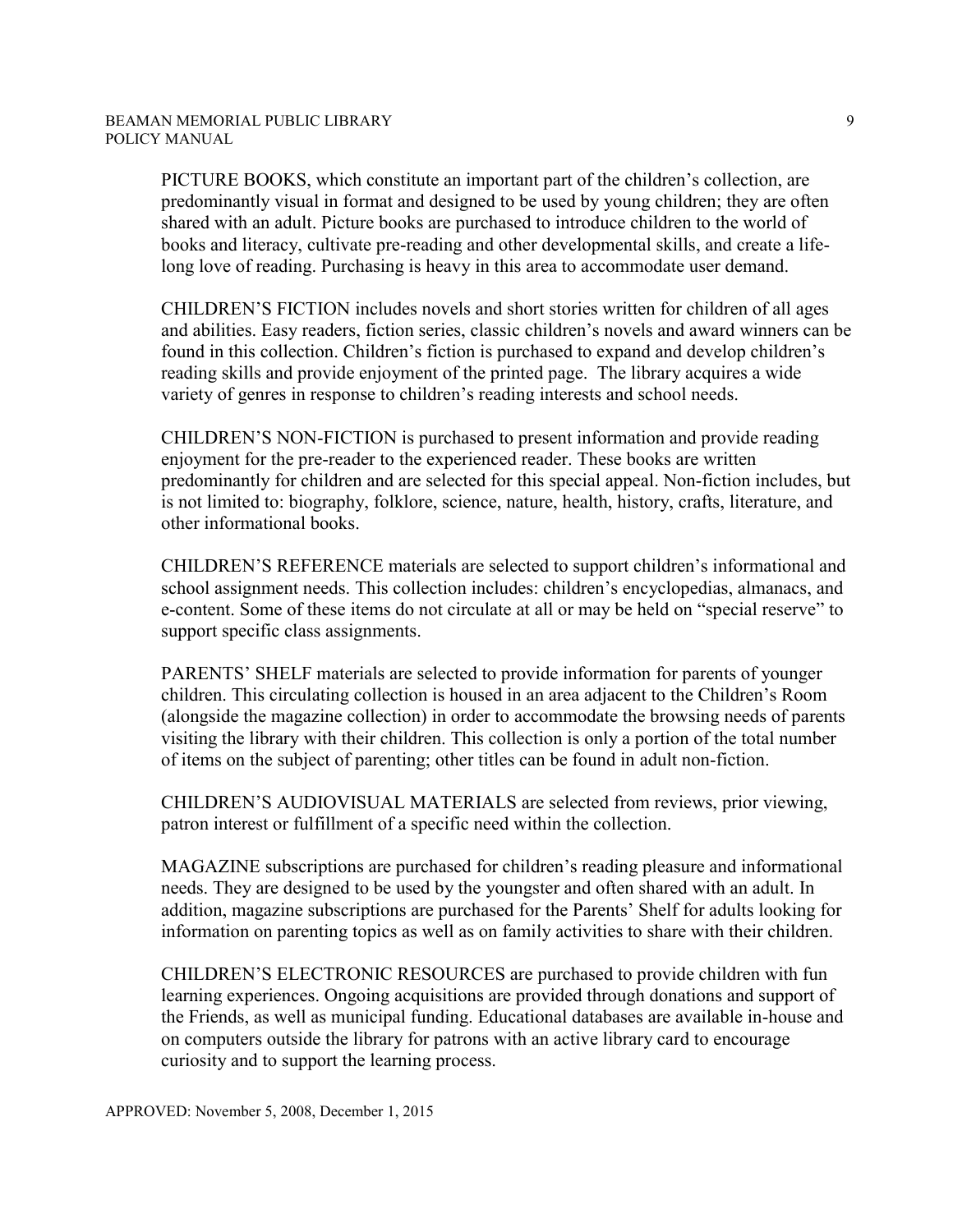#### BEAMAN MEMORIAL PUBLIC LIBRARY POLICY MANUAL YOUNG ADULT MATERIALS

Young adult materials are selected for young people approximately twelve to eighteen years of age. Young adults are not limited to the collection that has been selected for them. They are encouraged to make full use of the entire collection to the extent that their interests and capabilities allow. Likewise, readers from other age groups may wish to use the Young Adult collection.

YOUNG ADULT FICTION materials consist of hard cover, soft cover and audio format books to serve the reading interests of Middle and High School students. Items are chosen to provide a variety of genres and to meet popular demand. Since these selections help bridge the transition from children's to young adult books and from young adult to adult titles, materials may vary greatly in subject matter and in reading levels. Series titles, classic paperbacks, and books in graphic format comprise a smaller portion of the collection. Selections are based on journal reviews and recommendations from patrons.

YOUNG ADULT NON-FICTION materials are selected to meet the informational needs and interests of Middle and High School students. These materials are shelved with the full non-fiction collection to provide a bridge to that collection. Reference materials useful for student's assignments are shelved within the full reference collection.

YOUNG ADULT PERIODICALS form a limited collection selected to serve the popular reading interests of young adults. These items are intended to circulate.

AUDIOVISUAL MATERIALS of interest to young adults are chosen to supplement the print collection. These items serve to address the educational and entertainment needs of young adults as well as to provide resources for reluctant readers. Music CDs, video games, and audio books, shelved in the young adult area, appeal to a broad audience and provide additional resources for readers of varying abilities. DVDs of interest to young adults are shelved within the adult collection.

YOUNG ADULT ELECTRONIC RESOURCES are provided to enhance young adults' online educational and reference activities. Educational databases may be accessed from inside the library or from out-of-library locations through the library's webpage. The young adult section of the library's website provides links to teen readers' resources, information about eBooks, and resources designed to assist students with homework, career exploration and the college search process.

#### ADULT COLLECTION

FICTION titles are acquired in hardcover, paperback and audio-visual formats in response to popular demand. Timely response to user requests is a high priority in overall library service. In order to meet this demand, materials may be acquired through a variety of means including purchase, lease, loan and donation, within the boundaries of this policy, budget considerations and space constraints. Beyond this there is attention given to providing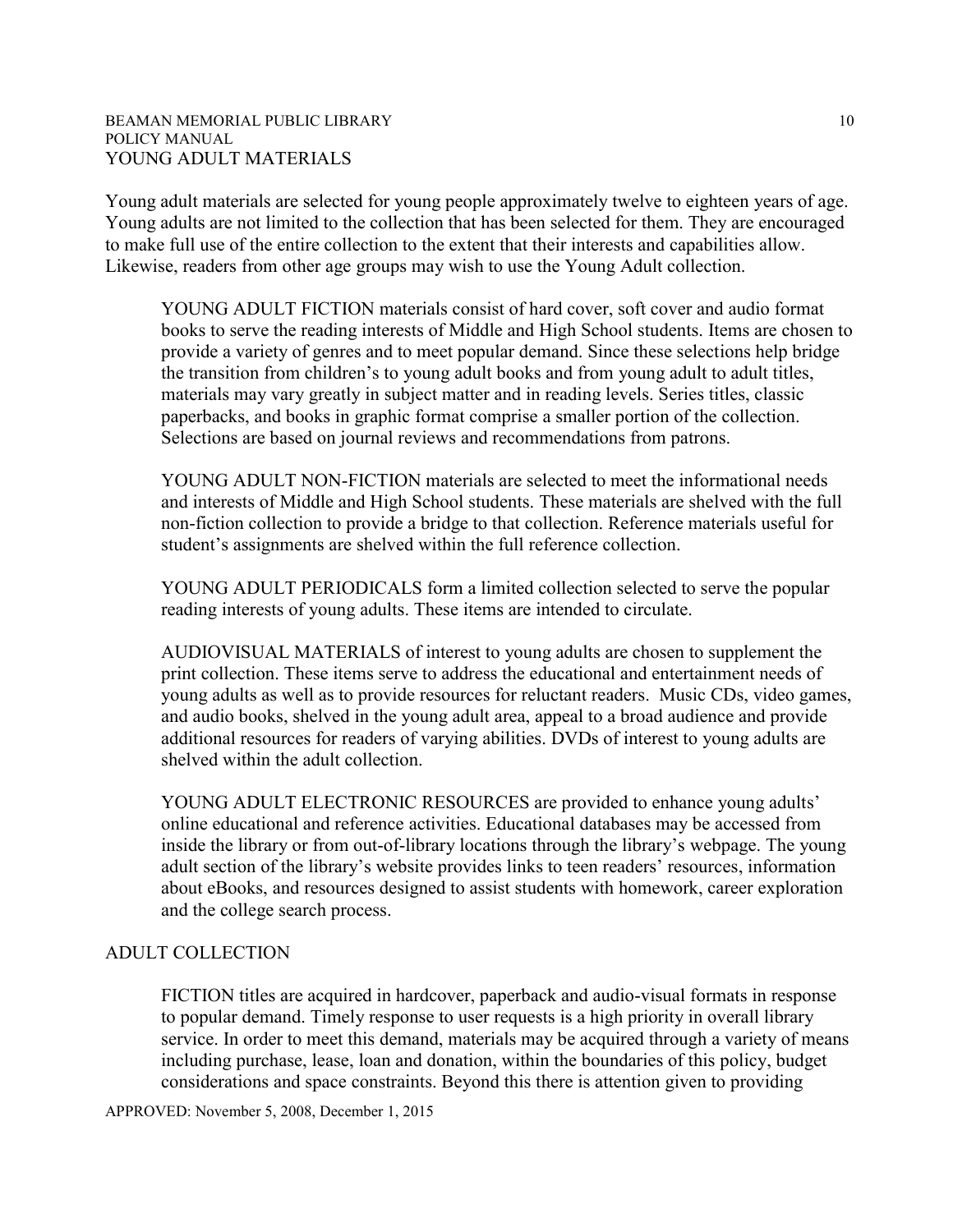balance within the collection regarding genres, diversity of authors, and those works that stand the test of time. In the development of this balance the library recognizes that it may not always be possible to meet user demand but, as noted above, alternate resources are always pursued.

NON-FICTION materials are selected in hardcover, paperback and audio-visual formats to meet the reading interests and informational needs of the community. Titles are chosen for their relevance, timeliness and appeal.

REFERENCE materials are selected in both print and electronic format to meet the general informational needs of library patrons and include local reports, a variety of forms, and notices for public viewing. As is typical of a small public library, we collect a broad range of topics rather than specializing in any specific topic area. Every attempt is made to keep time-sensitive materials up-to-date. Reference materials must be used within the Library.

A small portion of reference materials are set aside in separate "ready reference" areas for use by the staff and for patrons upon request. Professional reference materials for librarians are collected in office areas, primarily for staff use, but may also be used by the public upon request.

Electronic databases are purchased to support reference services and are supplemented by purchases made by various state entities for use both within the library and on computers located outside the physical building.

MAGAZINE subscriptions are selected for their general interest and popular appeal. Technical, scholarly, industry-based, or other subject specific journals are not collected. Donations of current periodical subscriptions conforming to the overall guidelines set forth in this policy are accepted. Back issue of periodicals are maintained for various lengths of time, as space allows, and most back issues may be accessed through electronic databases or retrieved through Inter-Library Loan.

NEWSPAPERS, primarily a small collection of local/regional newspapers, are purchased for use within the library. Back issues are held for one month as space allows. *The Banner*, the local newspaper, is considered integral to the permanent local history collection and is maintained indefinitely.

AUDIOVISUAL collection materials currently consist of audio books, music, movies, documentaries, television series, and video games. At the time the Library only collects film in DVD format, and donations are welcomed. New purchase selections are made based on patron requests, popularity, relevance to the community, relation to existing collections, price and availability.

DIGITAL PHOTOGRAPHS from the Historical Collection have been made available online through participation with Boston Public Library and the Digital Commonwealth site.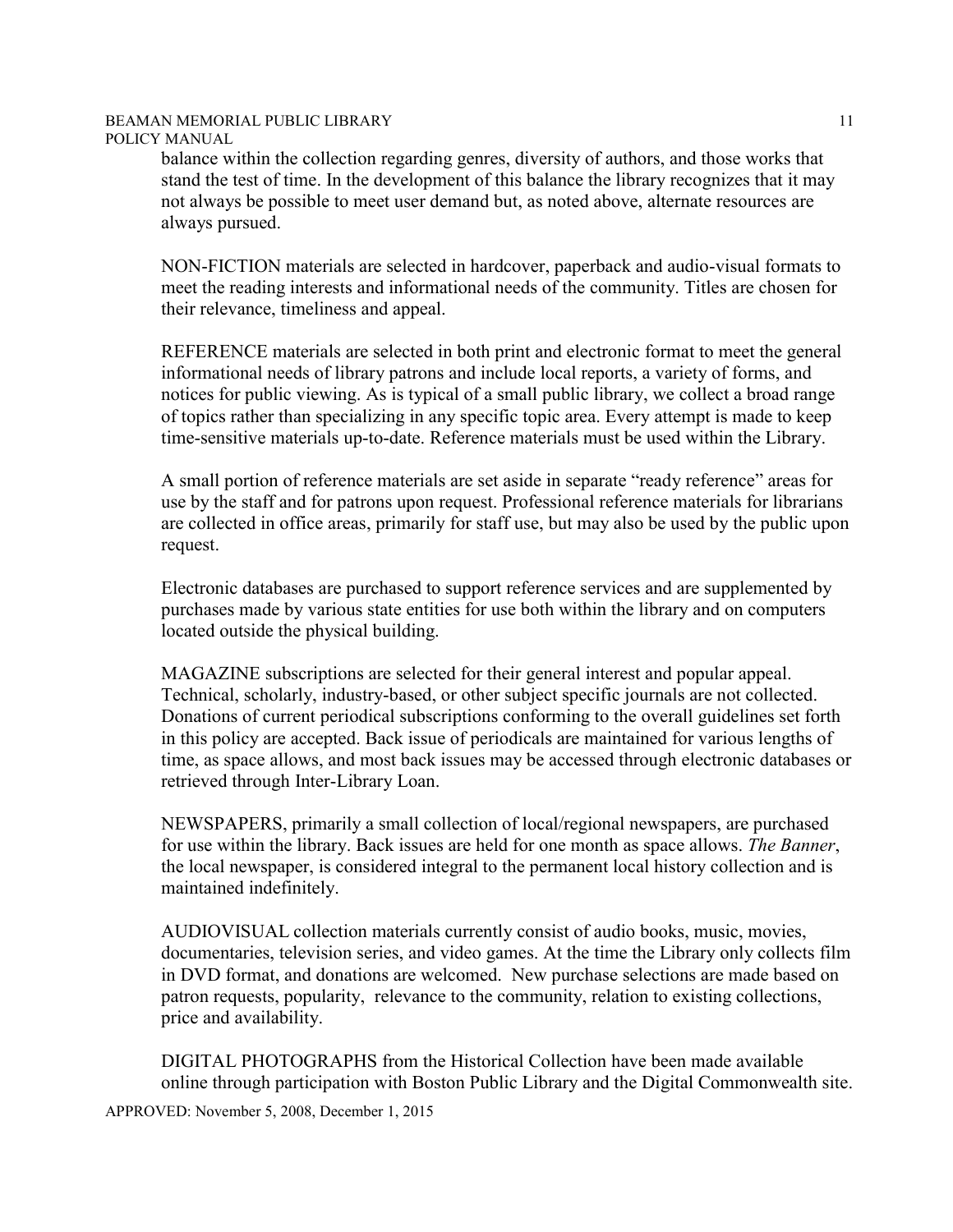Images include the complete collection of photographs taken DURING THE BUILDING OF THE Wachusett Reservoir. Staff chooses images to submit for digitization and produces the metadata necessary to give access to the information about the image. Additional groups of photographs may be selected as funds become available.

LARGE PRINT is a growing collection of popular titles in both fiction and non-fiction. New titles are purchased on a regular basis and include large print magazines and an abridged weekly newspaper.

EBOOKS and other downloadable resources are purchased through membership in C/W MARS and for patrons state-wide by the MBLC. These entities are responsible for negotiating and maintaining license agreements, maintaining budget information, ordering materials in response to requests and reading lists, arranging access and discovery, maintaining the database of catalogue records, and associated information services such as the website and supporting librarians and readers.

#### WEEDING

Selection of materials for the library collection is an ongoing process which includes the removal of materials no longer appropriate and the replacement of lost and worn materials that are still of value for informational or recreational needs.

Weeding the library collection is as much a routine as the acquisition of new materials. The purpose of discarding materials from the collection is to maintain an accurate and up-to-date collection for library customers. Materials which are inaccurate, outdated, unused, or in poor condition detract from the usefulness and aesthetic appeal of the collection. These materials take up shelf space that could be occupied by needed and requested materials.

Weeding is primarily a designated responsibility of the Children's Librarian and the Assistant Director; however, every member of the staff may participate in that process. The goal of the Beaman Memorial Public Library is that each section of the collection is to be weeded on a regular basis to keep the collection up-to-date. Special attention is paid to medical, legal, computer science and technology, and travel materials as they tend to become "dated" rapidly. Areas of the collection that are overly crowded (occupying both the top and bottom shelves of the section and without approximately 6 inches of space on a shelf) should be given immediate attention.

Materials are discarded from the collection using the MUSTY guidelines for weeding. Items that are weeded from the collection include ones that are: misleading or factually inaccurate; damaged, soiled or worn; outdated or superseded by a new edition or newer title on the same subject; trivial or having no discernable literary or scientific merit; irrelevant to the current needs and interests of the community or containing information that may be obtained more readily elsewhere. Staff also employs professional guidelines and collection development tools such as Public Library Catalog. Materials that have not circulated in three to five years, duplicate titles no longer needed to meet demand, or damaged materials are also considered for discarding.

APPROVED: November 5, 2008, December 1, 2015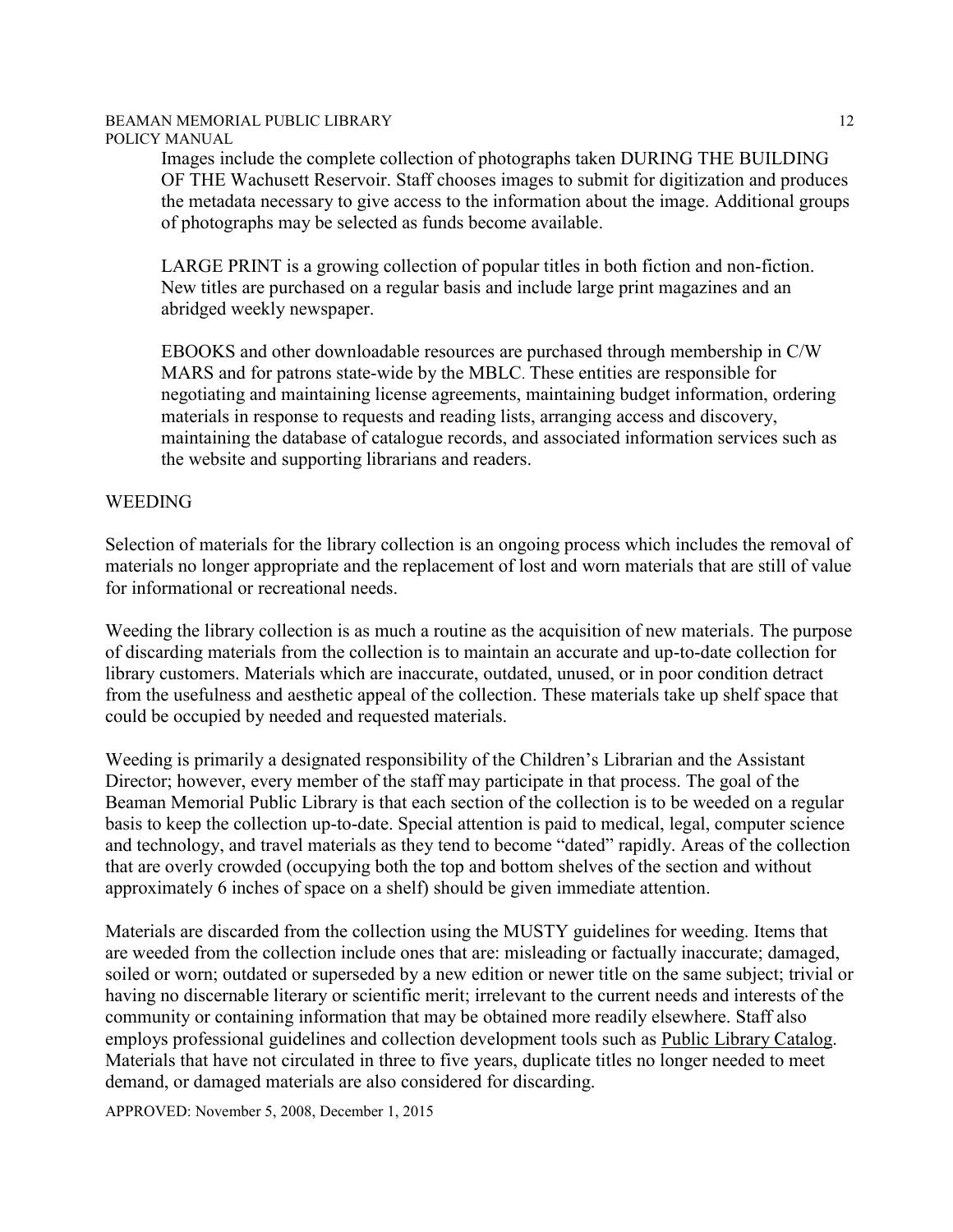Discarded items in reasonable condition will be placed in the Friends of the Library book sale. Items in damaged or outdated condition will be recycled or thrown out. Reference discards may or may not be offered to other libraries in the State.

#### Specific weeding guidelines:

General Encyclopedias with publication dates older than four years will be withdrawn from the collection. Periodicals are retained for two years except for newspapers (1 month) and *The Banner* (indefinitely). College guides and test study guides are retained for two years and then discarded. Travel guides are retained for three years and then discarded. Audio-visual materials are discarded if they are damaged or have not circulated in three years. Toys and kits will be evaluated and may be discarded if they are damaged, outdated, or have not circulated in three years.

#### WEST BOYLSTON ROOM COLLECTIONS

The historical collection includes: local history, genealogy, and public documents and is housed in the West Boylston Room. The purpose of this collection is to gather in one place, organize, and properly store information on West Boylston from its earliest settlement to the present day. The Library strives to make these materials available to the public for research and teaching from the intermediate level (5th grade and up) to college and graduate levels and for independent researchers. The safety of the collection is paramount. Access to materials from this area of the collection will be provided during the hours when there is a librarian available to assist with research. The director reserves the right to restrict use of any document or part of the collection to an appropriate level of research or researcher.

In its role as a community center the Library maintains this valuable collection of local history, genealogical information and various artifacts in a secure area. Materials so housed are intended to be a small but focused collection of information on West Boylston history, social life, work and industry, religion and churches, schools, etc. Emphasis is on printed materials: books, pamphlets, newspaper articles, school yearbooks, photographs of a reasonable (storable) size, preferably unframed maps, especially pre-1900 maps of the town, and available genealogies and family histories of early West Boylston families.

The general historical collection includes a specific collection relative to the life and times of West Boylston from its founding in 1808. This West Boylston Collection consists of town reports, unpublished materials, historical records, *The Old Farmer's Almanac* (1793 to the present), photographs, maps, school yearbooks, and clippings from local newspapers pertaining to West Boylston. The historical collection is especially rich in materials dealing with the construction of the Wachusett Reservoir, covering the period from 1895 to 1905, and local newspaper archives. Library history and archives are maintained within the historical collection as well as period histories and records from the Civil War and Vital Records (up to 1850) of many Massachusetts communities to aid in genealogical research.